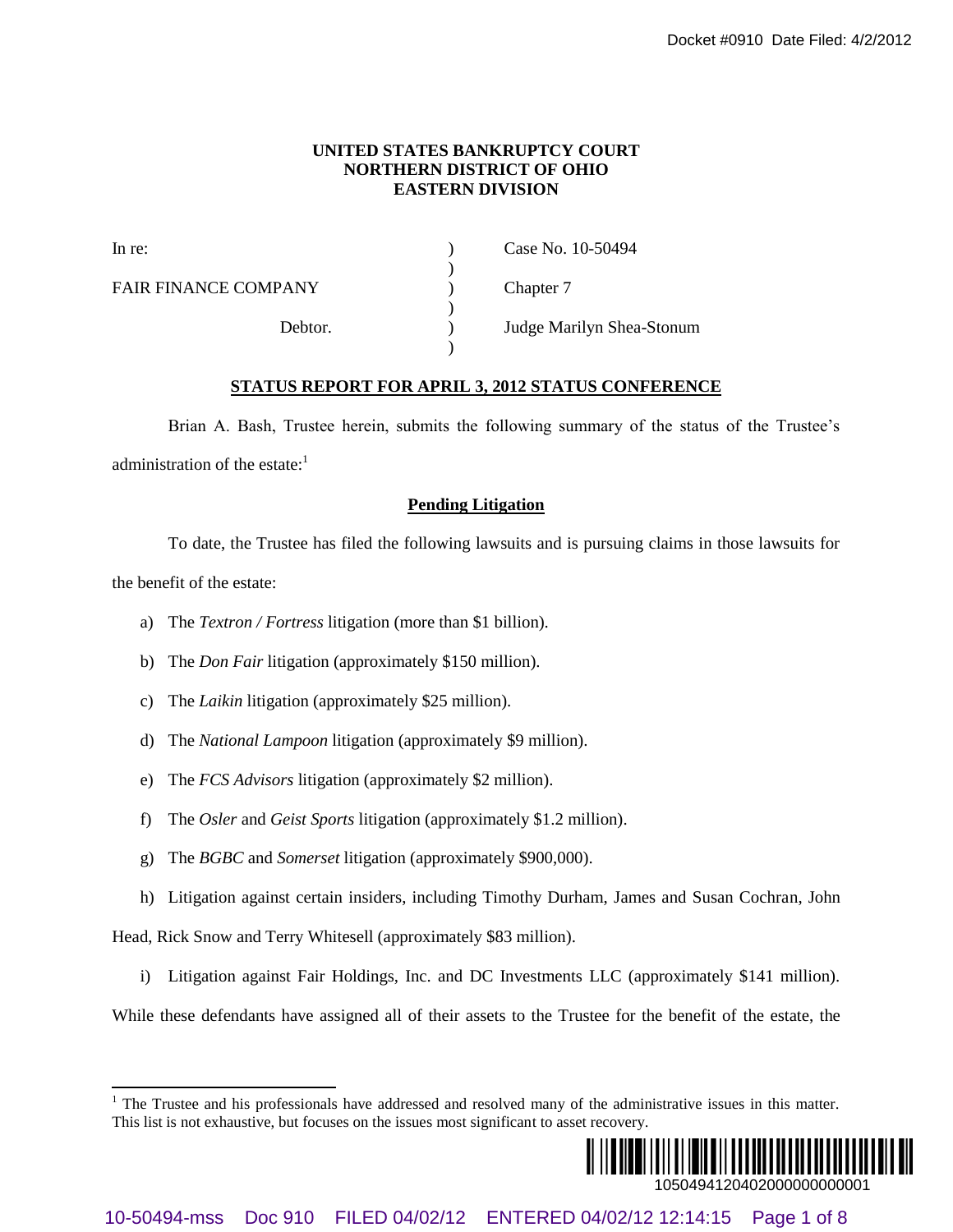Trustee is seeking a judgment against these defendants in order to preserve potential claims against subsequent transferees.

j) Loan and state-law fraudulent transfer litigation: 101 complaints against persons who received money from the Debtor or related persons or entities as loans or avoidable transfers, for a total of over \$58 million, commenced in orderly manner as follows:

- a. Wave one (filed 11/2011): 5 complaints seeking a total of \$834,000;
- b. Wave two (filed 12/23/11): 10 complaints seeking a total of \$1.3 million;
- c. Wave three (filed 1/20/12): 23 complaints seeking a total of \$11.5 million;
- d. Wave four (filed 1/27/12): 3 complaints seeking a total of \$760,000;
- e. Wave five (filed  $2/3/12$  and  $2/7/12$ ): 41 complaints seeking a total of \$22.4 million; and
- f. Wave six (filed 2/10/12): 4 complaints seeking \$520,000.
- g. Wave seven (filed between 2/23/12 and 3/16/12): 15 complaints seeking in excess of \$21 million.

k) Preference complaints against investors (filed  $2/23/12$ ): 12 complaints for a total of more than \$330,000. All but five of these complaints have been settled or otherwise resolved.

l) Preference complaints against non-investors: 7 complaints against persons receiving preferential payments from the Debtor, for total of more than \$184,000. The majority of these cases have been settled.

- a. Wave one (filed 1/19/12): 4 complaints seeking a total of \$108,000; and
- b. Wave two (filed 1/27/12): 2 complaints seeking a total of \$76,000.
- c. Wave three (filed 2/23/12): 1 complaint seeking \$87,000.

m) The Trustee has filed the *McKibben* action against insiders of the Debtor and entities they controlled, which seeks to recover all investor losses.

### **Forthcoming Litigation**

a) The vast majority of the lawsuits the Trustee expects to file have been filed.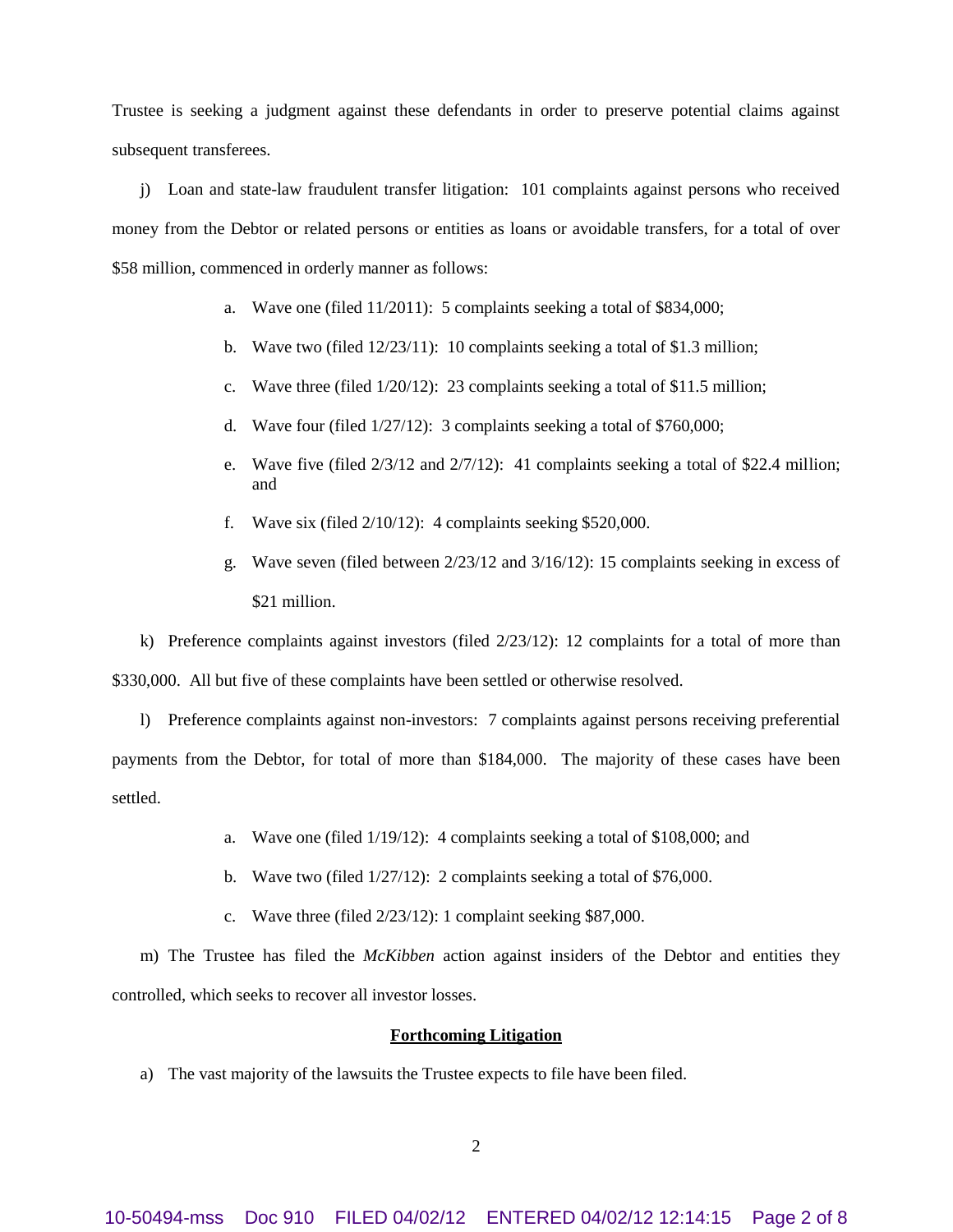b) The Trustee expects that some of the defendants in the loan and fraudulent transfer litigation may not have the financial ability to pay the amounts sought by the Trustee. If the Trustee's claims are successful, the Trustee will consider pursuing subsequent transferee claims against transferees of those defendants.

c) The Trustee continues to evaluate additional potential claims that may be pursued for the benefit of the estate, including loan and fraudulent transfer claims for which the statute of limitations will not be expiring in the near future.

#### **Recent Recoveries and Activities**

a) Since the last status conference, the Trustee has received approximately \$434,000, including \$242,228.50 from Duvera Billing Services, LLC on account of the Debtor's receivables portfolio. The remainder is primarily payments on preference and fraudulent transfer settlements or demand letters, and the Trustee has filed or will be filing motions to compromise in connection with those settlements.

b) The Trustee has sent subpoenas to numerous parties seeking information related to debts and avoidable transfers pursuant to Chapter 5 of the Bankruptcy Code.

c) The Trustee has filed an application to amend the order authorizing the appointment and retention of Baker Hostetler, LLP, to include a contingency arrangement.

### **Trustee's Focus in the Upcoming Weeks**

a) The Trustee's counsel will focus efforts on initial discovery in the recently filed litigation and resolving procedural issues to facilitate the prompt and efficient resolution of the cases.

b) Continuing to litigate those claims that have been filed by the Trustee to date.

c) Negotiating the potential sale of United Trailers, Obsidian's only operating subsidiary, on whose assets the Trustee holds a second lien.

d) Marketing and selling real property owned by the Debtor in Akron.

e) Investigating and responding to offers to purchase commercial real estate in Indianapolis, including an eminent domain proceeding relating to a portion of the property where a commercial medical building is located.

3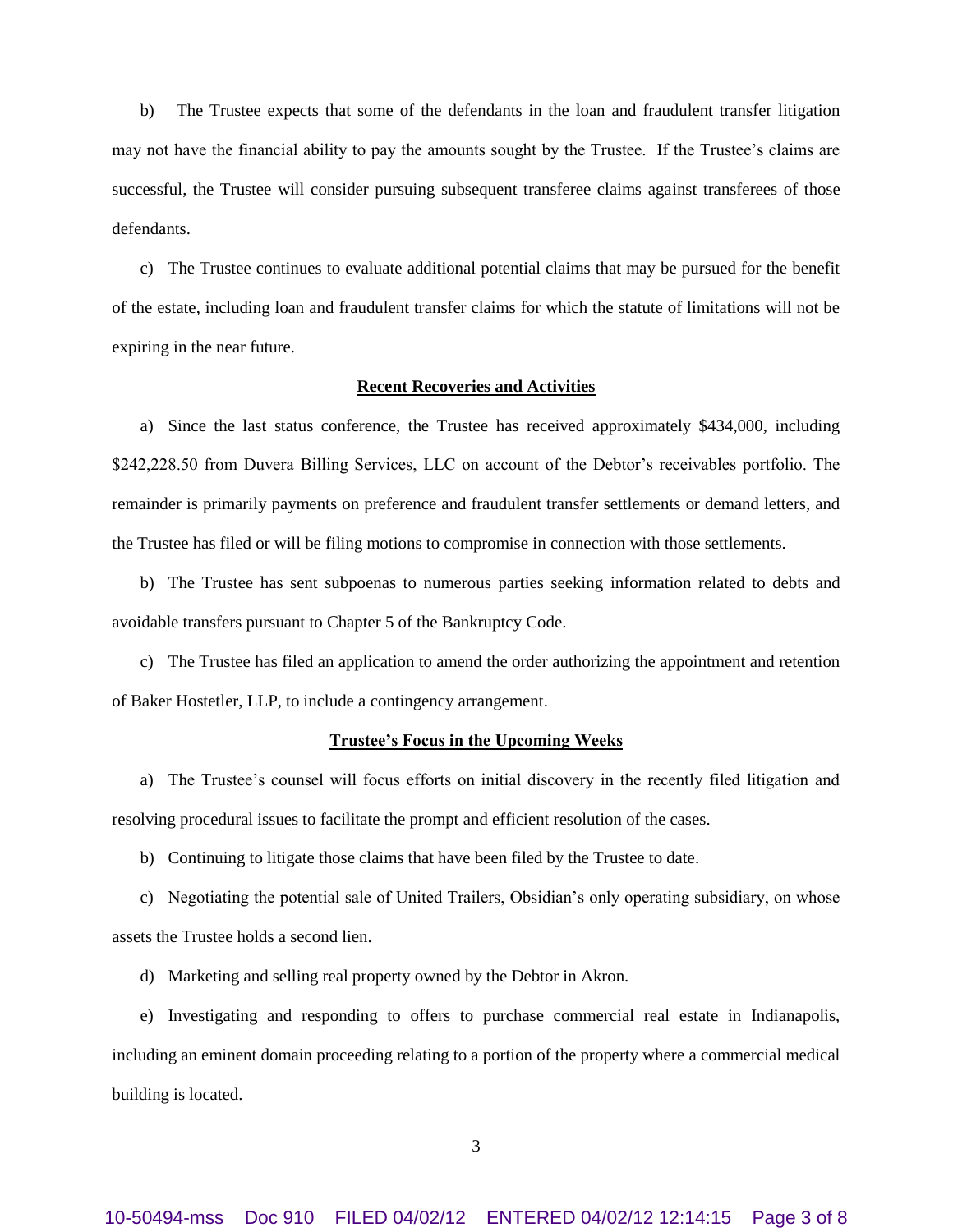f) Continuing to pursue discussions regarding potential settlement of (i) National Union's motion regarding advancement of proceeds under Fair's D&O insurance policy; and (ii) claims in the *McKibben* adversary proceeding.

Date: April 2, 2012

Respectfully submitted,

*/s/ Brian A. Bash*

Brian A. Bash, Trustee (0000134) Kelly S. Burgan (0073649) Baker & Hostetler LLP PNC Center 1900 East  $9<sup>th</sup>$  Street, Suite 3200 Cleveland, OH 44114-3482 Telephone: 216.621.0200 Facsimile: 216.696.0740 Email: bashtrustee@bakerlaw.com Email: kburgan@bakerlaw.com

*Counsel for the Trustee*

601206024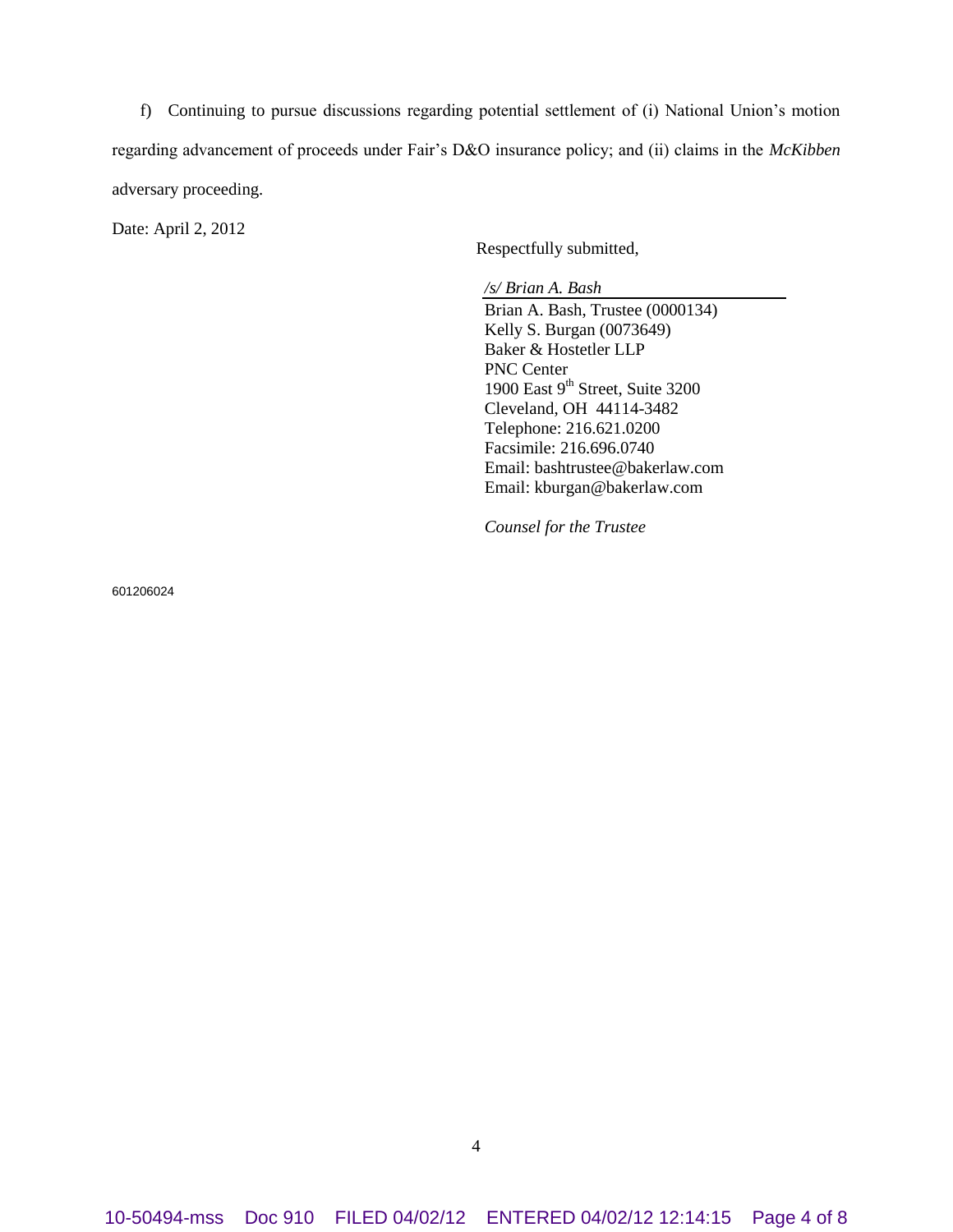## **CERTIFICATE OF SERVICE**

A copy of the foregoing has been served via ECF or regular, U.S. Mail, on April 2, 2012, on the attached service list.

*/s/ Brian A. Bash*

Brian A. Bash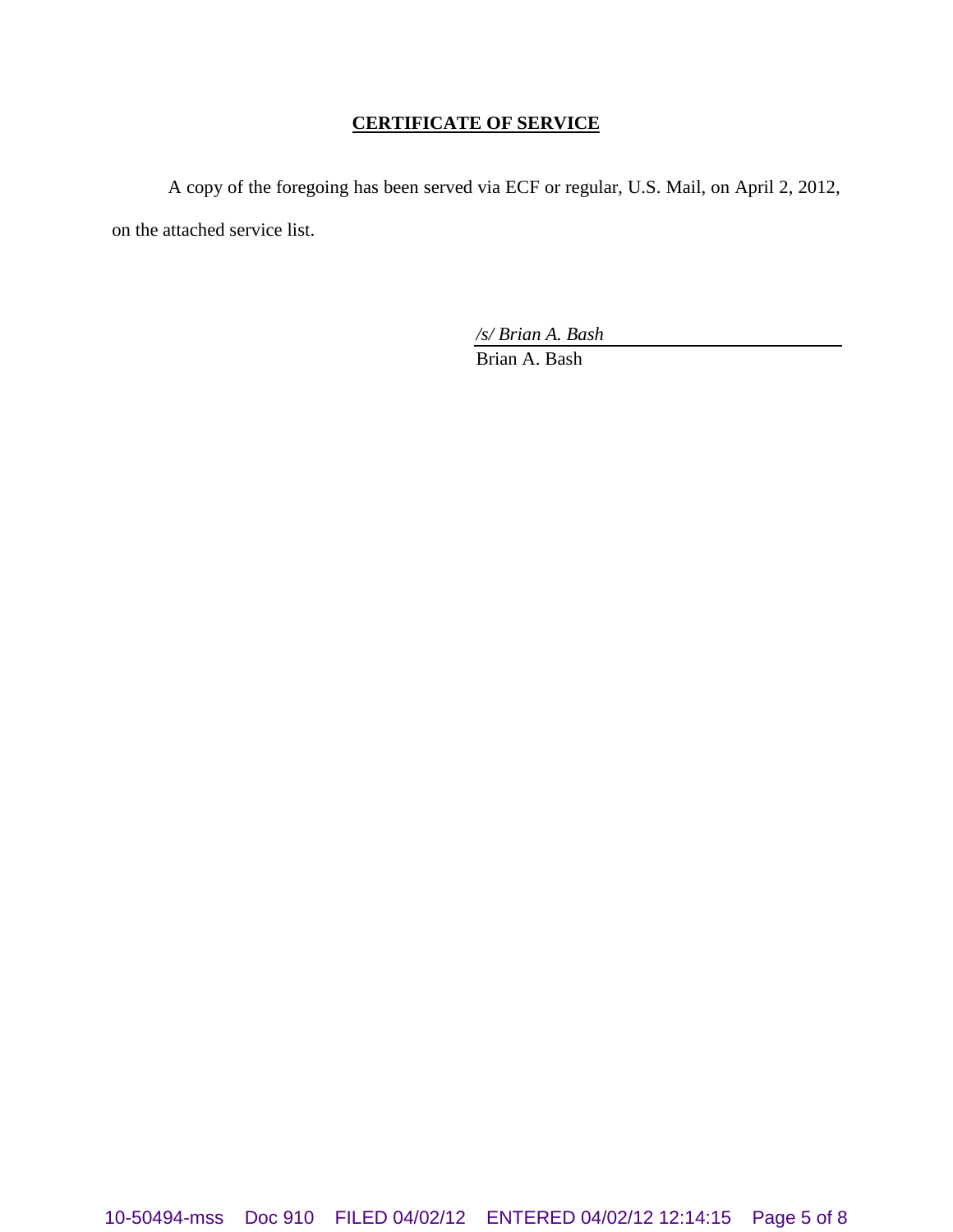# **SERVICE LIST**

## **Electronic Mail Notice List**

The following is the list of **parties** who are currently on the list to receive e-mail notice/service for this case.

- Brian A Bash bashtrustee@bakerlaw.com, bbash@ecf.epiqsystems.com
- Brian A Bash BBash@bakerlaw.com
- Kelly Burgan kburgan@bakerlaw.com
- Anthony J. Cespedes ajc1253@yahoo.com
- LeGrand L Clark legrand.clark@atg.in.gov
- Breaden M Douthett bdouthett@bakerlaw.com, krossiter@bakerlaw.com;cldocketing@bakerlaw.com
- J Douglas Drushal ddrushal@ccj.com
- Joseph Esmont jesmont@bakerlaw.com, joe.esmont@gmail.com
- Adam Lee Fletcher afletcher@bakerlaw.com
- Dov Frankel dfrankel@taftlaw.com, dwhite@taftlaw.com;docket@taftlaw.com
- Leon Friedberg lfriedberg@cpmlaw.com, knocera@cpmlaw.com;squinn@cpmlaw.com
- Ronald P. Friedberg rfriedberg@meyersroman.com, vvardon@meyersroman.com
- Harry W Greenfield bankpleadings@bucklaw.com, young@buckleyking.com;toole@buckleyking.com;heberlein@buckleyking.com;hunter@bu ckleyking.com
- John J Guy johnguy@neo.rr.com
- H Ritchey Hollenbaugh hrh@cpmlaw.com, knocera@cpmlaw.com;slq@cpmlaw.com
- Joseph F. Hutchinson jhutchinson@bakerlaw.com, smaxwell@bakerlaw.com
- Steven G Janik steven.janik@janiklaw.com
- Cynthia A Jeffrey ecfndoh@reimerlaw.com, RACJ.ecfndoh@yahoo.com
- Patrick J Keating pkeating@bdblaw.com
- Stuart A. Laven slaven@beneschlaw.com, docket@beneschlaw.com;mkrawczyk@beneschlaw.com;lbehra@beneschlaw.com
- James Michael Lawniczak jlawniczak@calfee.com
- Trish D. Lazich trish.lazich@ohioattorneygeneral.gov, angelique.seals@ohioattorneygeneral.gov
- Scott B. Lepene slepene@beneschlaw.com, docket@beneschlaw.com;mkrawczyk@beneschlaw.com;lbehra@beneschlaw.com
- Jeffrey M Levinson jml@jml-legal.com
- David A Looney attorney@bright.net
- Crystal L. Maluchnik crystal.maluchnik@janiklaw.com
- Grant A Mason gamason@millermast.com
- Matthew H Matheney mmatheney@frantzward.com, dlbeatrice@frantzward.com
- Shorain L. McGhee shorain.mcghee@sbcglobal.net
- David P. Meyer dmeyer@dmlaws.com, docket@dmlaws.com
- David Polan Meyer dmeyer@dmlaws.com
- Michael J Moran moranecf@yahoo.com, moranecf@gmail.com
- David A Mucklow davidamucklow@yahoo.com
- Alexis Courtney Osburn aosburn@bakerlaw.com, cldocketing@bakerlaw.com
- Mark A Phillips mphillips@beneschlaw.com, docket@beneschlaw.com;lbehra@beneschlaw.com;cgreen@beneschlaw.com
- Clinton E. Preslan ndohbky@jbandr.com
- David F. Proano dproano@bakerlaw.com, bsulhan@bakerlaw.com;cldocketing@bakerlaw.com
- Stephen J Pruneski spruneski@rlbllp.com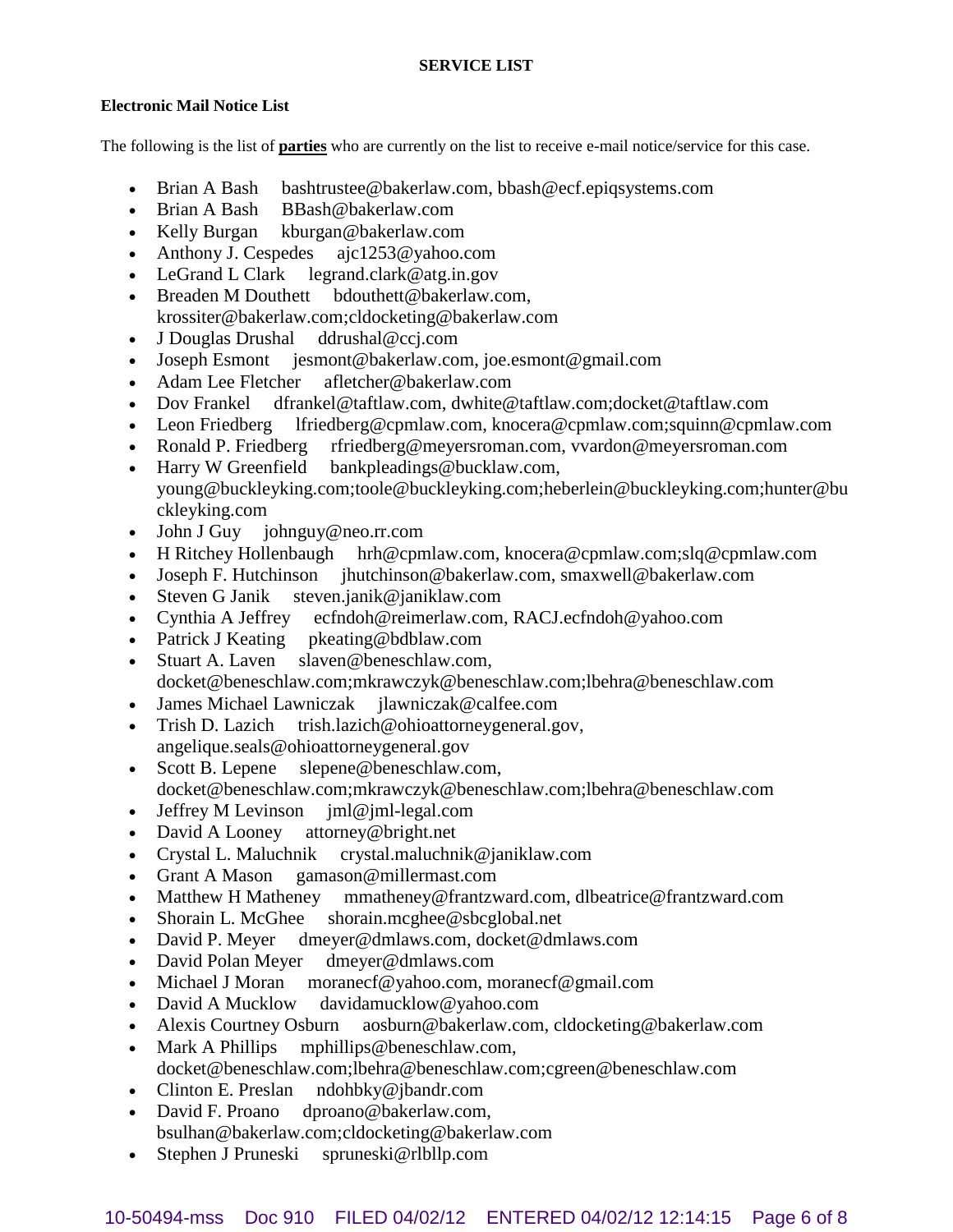- 
- James E Rossow jim@rubin-levin.net, susan@rubin-levin.net<br>• Rachel L. Steinlage rsteinlage@meyersroman.com, jray@mey rsteinlage@meyersroman.com, jray@meyersroman.com
- Ray H Stoess raystoess@600westmain.com
- Timothy M. Sullivan tim@tmslaw.net,
- alison@tmslaw.net;elaine@tmslaw.net;martin@tmslaw.net
- Jonathan D. Sundheimer jsundheimer@btlaw.com
- Gregory D Swope gswope@kwgd.com, mhelmick@kwgd.com
- Vance P Truman medinaatty@yahoo.com, medinaatty@gmail.com
- United States Trustee (Registered address)@usdoj.gov
- Nancy A Valentine navalentine@hahnlaw.com, hlpcr@hahnlaw.com;cmbeitel@hahnlaw.com
- Michael A. VanNiel mvanniel@bakerlaw.com
- Thomas C Wagner wagnert@tcwlawyers.com, wagnert@vwlawyers.com
- Wayne County Litigants ddrushal@ccj.com
- Nicholas L. White nwhite@bakerlaw.com, bsulhan@bakerlaw.com;cldocketing@bakerlaw.com
- Lenore Kleinman ust04 Lenore.Kleinman@usdoj.gov
- Maria D. Giannirakis ust06 maria.d.giannirakis@usdoj.gov